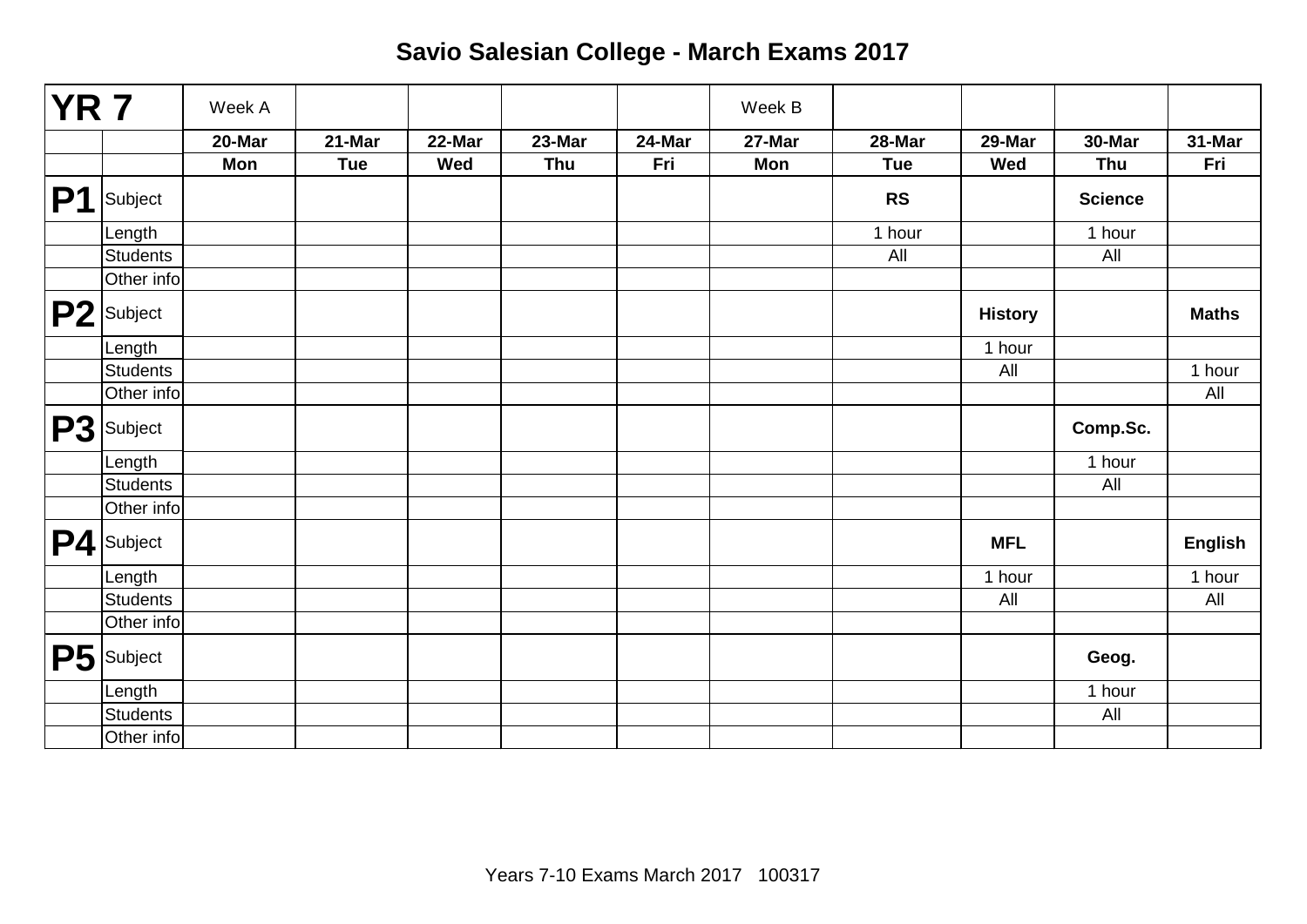| YR 8 |                        | Week A     |            |        |        |        | Week B |            |                |                |                |
|------|------------------------|------------|------------|--------|--------|--------|--------|------------|----------------|----------------|----------------|
|      |                        | 20-Mar     | 21-Mar     | 22-Mar | 23-Mar | 24-Mar | 27-Mar | 28-Mar     | 29-Mar         | 30-Mar         | 31-Mar         |
|      |                        | <b>Mon</b> | <b>Tue</b> | Wed    | Thu    | Fri    | Mon    | <b>Tue</b> | Wed            | Thu            | Fri            |
| P1   | Subject                |            |            |        |        |        |        |            | <b>History</b> |                | <b>English</b> |
|      | Length                 |            |            |        |        |        |        |            | 1 hour         |                | 1 hour         |
|      | <b>Students</b>        |            |            |        |        |        |        |            | All            |                | All            |
|      | Other info             |            |            |        |        |        |        |            |                |                |                |
|      | P <sub>2</sub> Subject |            |            |        |        |        |        |            |                | <b>Comp Sc</b> |                |
|      | Length                 |            |            |        |        |        |        |            |                | 1 hour         |                |
|      | <b>Students</b>        |            |            |        |        |        |        |            |                | All            |                |
|      | Other info             |            |            |        |        |        |        |            |                |                |                |
|      | P3 Subject             |            |            |        |        |        |        |            | <b>MFL</b>     |                | <b>Maths</b>   |
|      | Length                 |            |            |        |        |        |        |            | 1 hour         |                | 1 hour         |
|      | <b>Students</b>        |            |            |        |        |        |        |            | All            |                | All            |
|      | Other info             |            |            |        |        |        |        |            |                |                |                |
|      | P4 Subject             |            |            |        |        |        |        |            |                | Geog           |                |
|      | Length                 |            |            |        |        |        |        |            |                | 1 hour         |                |
|      | <b>Students</b>        |            |            |        |        |        |        |            |                | All            |                |
|      | Other info             |            |            |        |        |        |        |            |                |                |                |
|      | P5 Subject             |            |            |        |        |        |        |            | <b>RS</b>      |                | <b>Science</b> |
|      | Length                 |            |            |        |        |        |        |            | 1 hour         |                | 1 hour         |
|      | <b>Students</b>        |            |            |        |        |        |        |            | All            |                | All            |
|      | Other info             |            |            |        |        |        |        |            |                |                |                |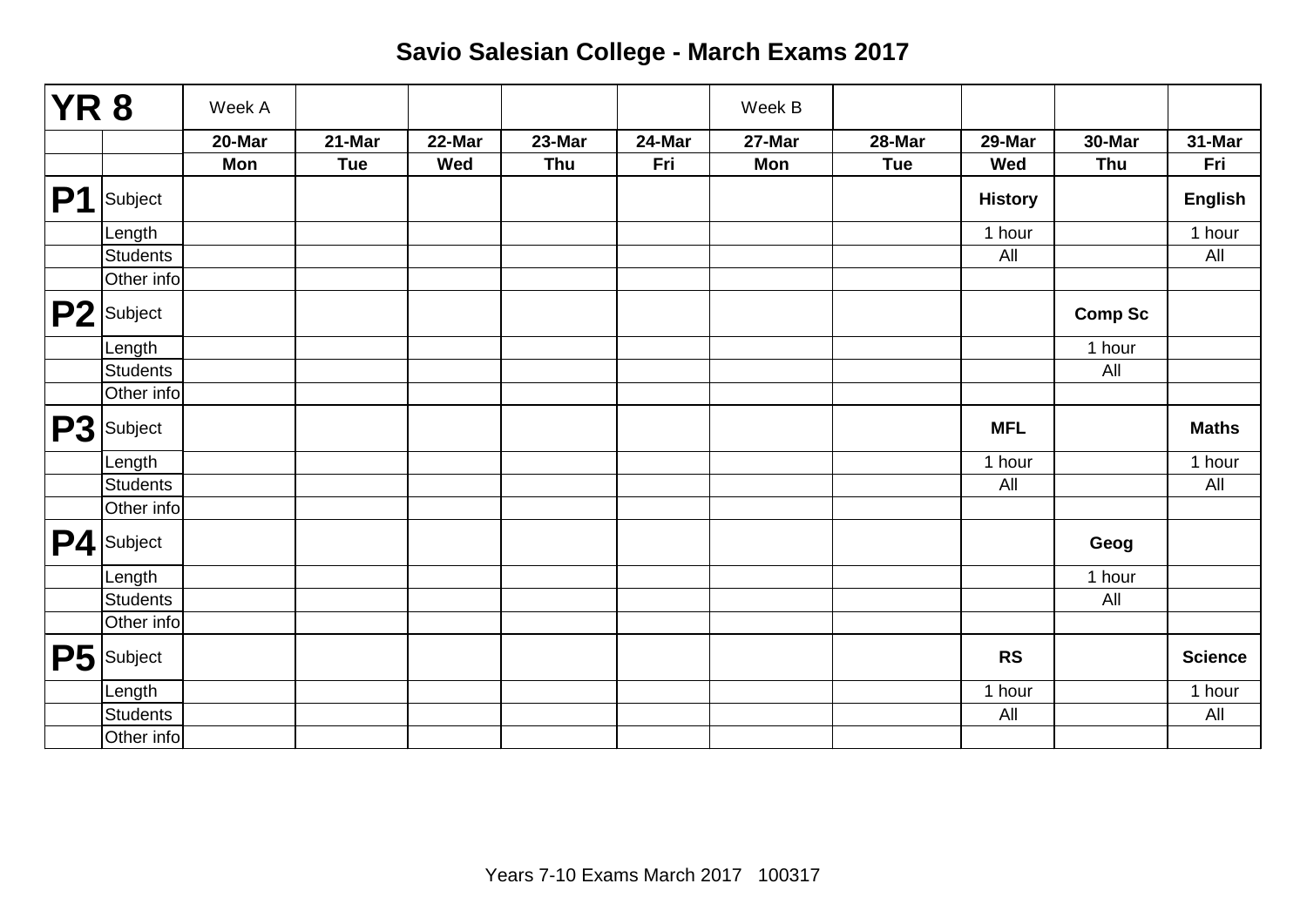| <b>YR 9</b>    |                 | Week A |            |        |        |                | Week B         |                |        |        |        |
|----------------|-----------------|--------|------------|--------|--------|----------------|----------------|----------------|--------|--------|--------|
|                |                 | 20-Mar | 21-Mar     | 22-Mar | 23-Mar | 24-Mar         | 27-Mar         | 28-Mar         | 29-Mar | 30-Mar | 31-Mar |
|                |                 | Mon    | <b>Tue</b> | Wed    | Thu    | Fri            | Mon            | <b>Tue</b>     | Wed    | Thu    | Fri    |
| P <sub>1</sub> | Subject         |        |            |        |        | <b>Science</b> | <b>Maths</b>   |                |        |        |        |
|                | Length          |        |            |        |        | 1 hour         | 1 hour         |                |        |        |        |
|                | <b>Students</b> |        |            |        |        | All            | All            |                |        |        |        |
|                | Other info      |        |            |        |        |                |                |                |        |        |        |
|                | P2 Subject      |        |            |        |        |                |                |                |        |        |        |
|                | Length          |        |            |        |        |                |                |                |        |        |        |
|                | <b>Students</b> |        |            |        |        |                |                |                |        |        |        |
|                | Other info      |        |            |        |        |                |                |                |        |        |        |
|                | P3 Subject      |        |            | Geog   |        | <b>History</b> |                | <b>English</b> |        |        |        |
|                | Length          |        |            | 1 hour |        | 1 hour         |                | 1 hour         |        |        |        |
|                | <b>Students</b> |        |            | All    |        | All            |                | All            |        |        |        |
|                | Other info      |        |            |        |        |                |                |                |        |        |        |
|                | P4 Subject      |        |            |        |        |                |                |                |        |        |        |
|                | Length          |        |            |        |        |                |                |                |        |        |        |
|                | Students        |        |            |        |        |                |                |                |        |        |        |
|                | Other info      |        |            |        |        |                |                |                |        |        |        |
| P5             | Subject         |        |            |        |        | <b>MFL</b>     | <b>Comp Sc</b> | <b>RS</b>      |        |        |        |
|                | Length          |        |            |        |        | 1 hour         | 1 hour         | 1 hour         |        |        |        |
|                | Students        |        |            |        |        | All            | All            | All            |        |        |        |
|                | Other info      |        |            |        |        |                |                |                |        |        |        |